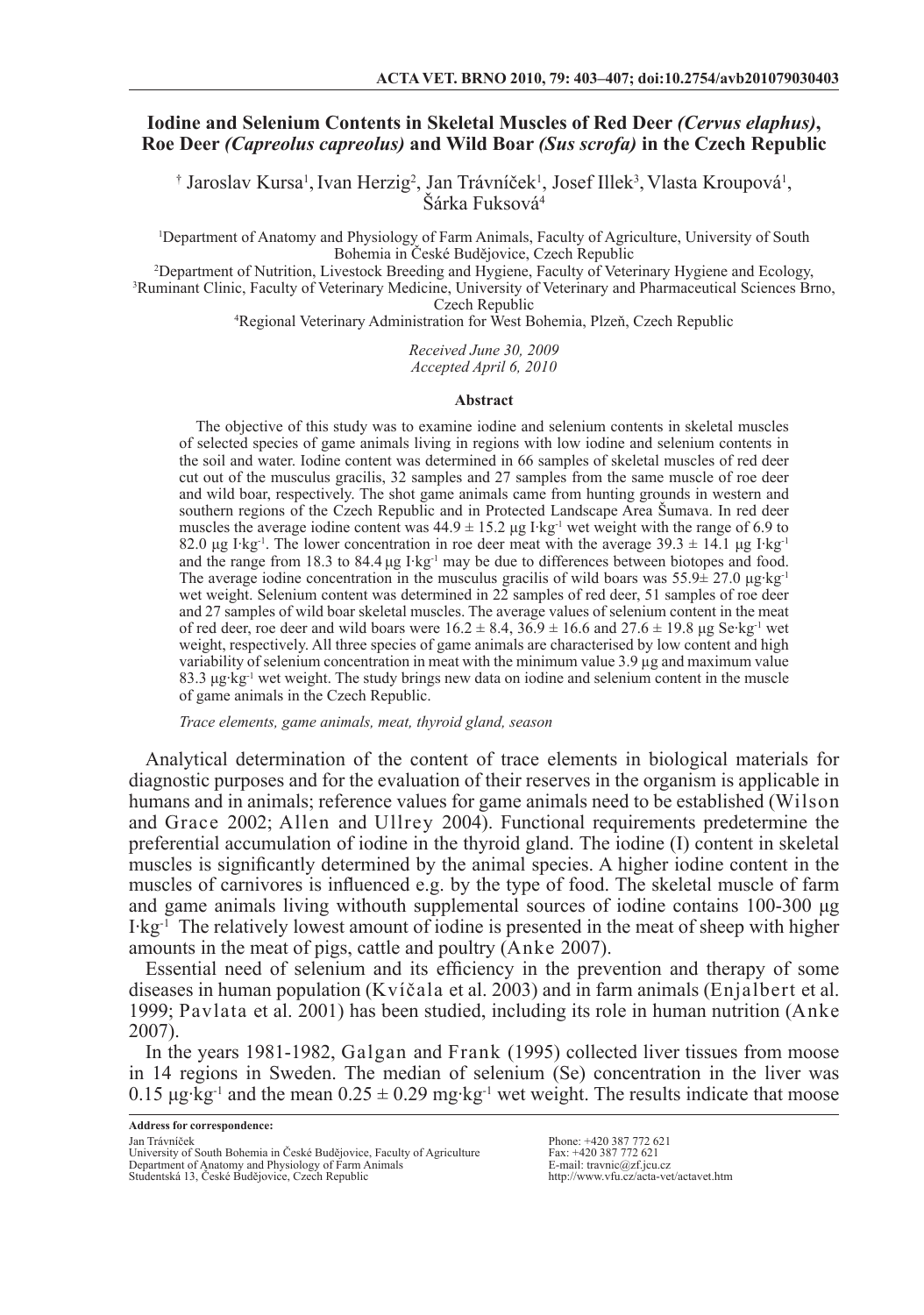is useful for monitoring the amount of selenium available for wild grazing animals, and confirm that the Swedish environment is poor in selenium. Grace and Wilson (2001) concluded that in New Zealand Co, Se and I deficiencies in deer are of lesser importance than deficiency of Cu. In western Norway, liver samples from 245 wild red deer were analysed for Se concentration (Vikoren et al. 2005). The median concentration of Se was 0.09 μg·g<sup>-1</sup> with range 0.04-1.0 μg·g<sup>-1</sup> of wet weight. Concentration of Se showed a significant geographic variation and significant differences in age groups with the highest concentrations in adults. Adult males had significantly higher Se concentrations than females. Flueck (1994) studied the role of Se supplementation on black-tailed deer in northern California. Whole blood selenium concentrations of non-supplemented animals were low  $(24 \mu g \cdot kg^{-1})$ . There were no differences in Se concentrations among sexes, ages and seasons. Supplements of Se increased pre-weaning fawn survival. The hypothesis that free-ranging wild ruminants are not susceptible to trace mineral deficiencies because of adaptations to deficiencies over geological time, was not supported. In southern Iceland, liver selenium concentrations varied between regions, farmed red deer had a higher Se concentration than feral deer (Tremain-Boon et al. 2002). Concentration of Se was measured in skeletal muscle of elk, mule, deer, bison, and cattle (Medeiros et al. 1993). In game animals, the samples did not differ in Se concentration but contained more Se than cattle. The concentration of Se was not affected by the type of muscle and sex. Holben (2002) documented that weight of male deers did not affect the Se content in meat. Hein et al. (1994) tested free-ranging ungulates in Washington State and found that Se concentrations in blood vary among elk herds. Bighorn sheep, mule deer, and moose have generally lower values of Se compared to domestic livestock. Selenium content in meat was studied in the Czech Republic by Koutník and Ingr (1998).

The aim of this study was to examine iodine and selenium contents in skeletal muscles of some species of game animals living in the Czech Republic and thus recommend the share of the meat of game animals as a source of both elements in human nutrition.

#### **Materials and Methods**

Iodine and selenium contents were tested in samples of the musculus gracilis of red deer (*Cervus elaphus*), roe deer (*Capreolus capreolus*) and wild boar (*Sus scrofa*) The animals were shot during hunting season in western and southern regions of the Czech Republic and in Protected Landscape Area Šumava. The time sequence of sample collections was given by the periods of permitted hunting law stipulated by Decree No. 242/2002 of the Ministry of Agriculture Czech Republic, except for several red deer kept on farms. Monitoring was done in two periods. The first period was from autumn to winter (September 2004–January 2005) when 44 samples of red deer meat were obtained. The second period was summer (May–September 2005) when 22 samples of red deer meat, 51 samples of roe deer meat and 27 samples of wild boar meat were collected. The muscle samples (100 g wet weight) were cut out and stored at a temperature of -18 °C until their laboratory analyses.

The concentration of iodine in muscles was measured by a spectrophotometric method according to Sandell-Kolthoff after the alkaline burning of the sample (Bednář et al. 1964). Selenium content in muscles was measured with a UNICAM 939 AA spectrometer after microwave mineralisation when the hydride technique of AAS was applied (Pechová et al. 2005). The final concentrations of iodine and selenium are given in  $\mu$ g·kg<sup>-1</sup> of wet weight (fresh tissue).

The region's influence on the iodine content in the muscles was assessed in the red deer hunted in a period of September 2004–January 2005 and its influence on the selenium content was assessed in wild boars in a period of May 2005–September 2005.

Data were statistically analyzed by ANOVA Tukey's test (STATISTICA CZ, version 7).

### **Results and Discussion**

This study is based on previous data concerning the iodine and selenium saturation of farm animals (Kursa and Kroupová 1975; Trávníček et al. 2007), the iodine content in foods of animal origin (Herzig et al. 2005; Trávníček et al. 2006) and records of goitre in calves, lambs, foals and kids (Kursa et al. 1997).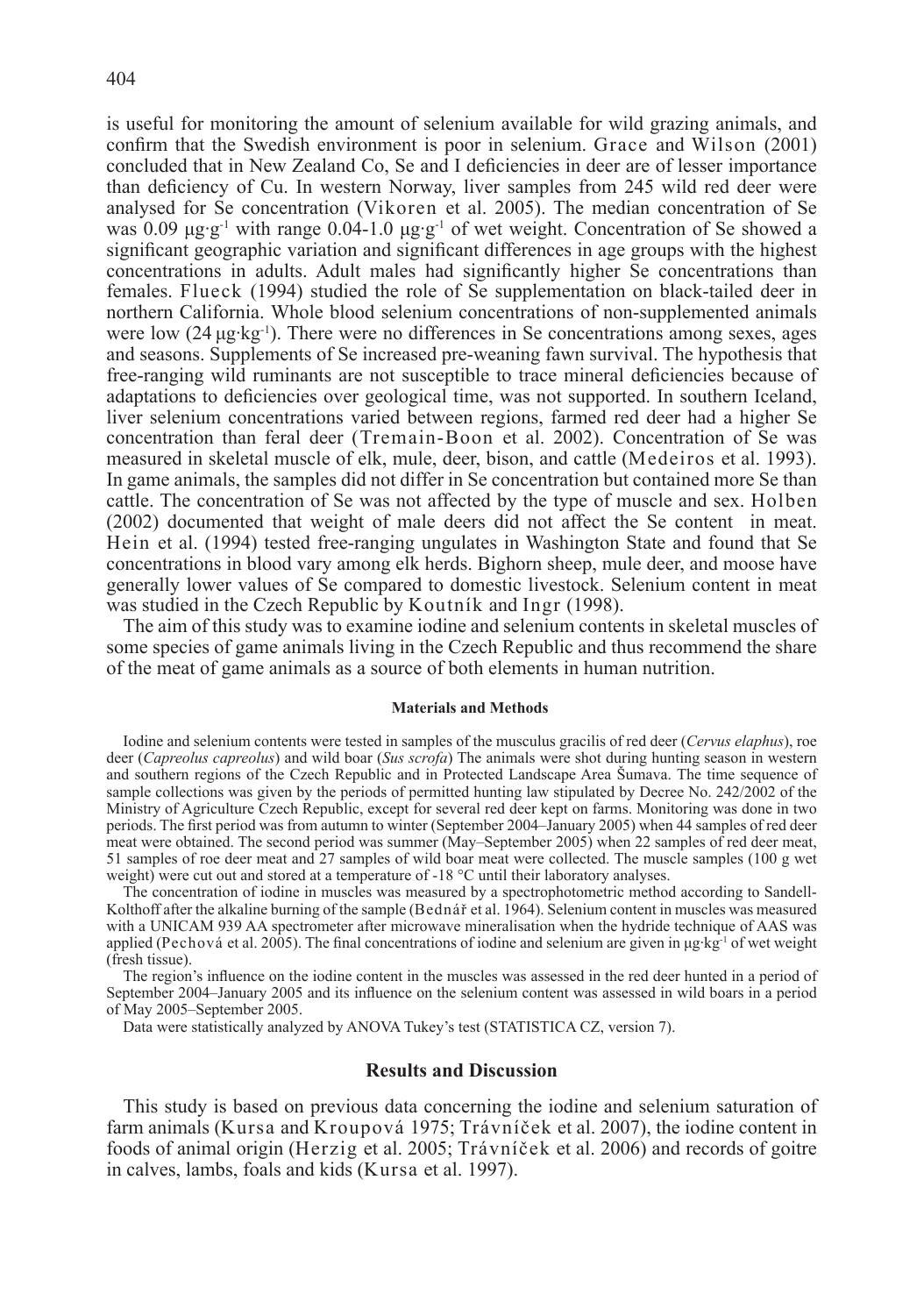| Period                                      | n  | Iodine $\mu$ g·kg <sup>-1</sup> wet weight |      |      |      |        |
|---------------------------------------------|----|--------------------------------------------|------|------|------|--------|
|                                             |    |                                            | SD   | Min. | Max. | Median |
| September 2004 – January 2005               | 44 | 45.1                                       | 12.3 | 22.4 | 73.0 | 42.7   |
| $\text{May } 2005 - \text{September } 2005$ | 22 | 44.6                                       | 21.5 | 6.9  | 82.0 | 43.0   |
| Total                                       | 66 | 44.9                                       | 15.2 | 6.9  | 82.0 | 43.    |

Table 1. Iodine content in skeletal muscles of red deer in various year seasons

Table 2. Iodine content in skeletal muscles of red deer from various areas of the Czech Republic

| Area                            | n  | Iodine $\mu$ g·kg <sup>-1</sup> wet weight |     |  |  |
|---------------------------------|----|--------------------------------------------|-----|--|--|
|                                 |    |                                            | SD  |  |  |
| Protected Landscape Area Šumava | 22 | $38.4^{\circ}$                             |     |  |  |
| Southern region                 |    | 48.2 <sup>b</sup>                          | 9.0 |  |  |
| Western region                  | 16 | $53.2^\circ$                               |     |  |  |
| Total                           | 44 | 45.                                        |     |  |  |

a:c  $P < 0.01$ ; a:b  $P < 0.05$ 

Table 3. Seasonal differences in the iodine content of red deer skeletal muscles in the same localities of Protected Landscape Area Šumava

|                    | Iodine $\mu$ g·kg <sup>-1</sup> wet weight |                           |  |  |  |  |
|--------------------|--------------------------------------------|---------------------------|--|--|--|--|
| Locality           | September 2004 - January 2005              | May 2005 - September 2005 |  |  |  |  |
| Mlynářovice        | 42.7                                       | 50.6                      |  |  |  |  |
| Borová Lada        | 33.8                                       | 37.0                      |  |  |  |  |
| České Žleby        | 40.3                                       | 40.7                      |  |  |  |  |
| Plesny             | 48.5                                       | 41.5                      |  |  |  |  |
| Modrava            | 68.3                                       | 38.3                      |  |  |  |  |
| Srní               | 81.0                                       | 52.0                      |  |  |  |  |
| Prášily            | 64.1                                       | 55.5                      |  |  |  |  |
| Křemelná           | 54.5                                       | 46.7                      |  |  |  |  |
| $\bar{\textbf{x}}$ | 54.1                                       | 45.3                      |  |  |  |  |
| <b>SD</b>          | 16.0                                       | 6.9                       |  |  |  |  |

The mean content of iodine in 66 samples of red deer skeletal muscles reached the value 44.9  $\pm$  15.2 μg I·kg<sup>-1</sup> wet weight at a high variability of data (Table 1). The lowest iodine concentration of  $38.4 \pm 7.9$  μg I·kg-1 wet weight was recorded in red deer from Protected Landscape Area Šumava and the highest concentration 53.2  $\pm$  12.7 μg I·kg<sup>-1</sup> wet weight was measured in red deer from the western region (Table 2). The analyses of iodine content in

skeletal muscles of game animals indicated significant interspecies (Table 4) and regional (Table 3) differences.

The lower concentration of iodine in roe deer meat compared to red deer meat may be due to different characteristics of biotopes of the two species, hence from differences in the food composition. The roe deer are more fixed to farmed areas, grazing on the farm crops such as oilseed rape with the content of goitrogenic glucosinolates (Kursa et al. 2000) or other crops including intensively fertilised forage crops with nitrates that have the same effects (Anke 2007).

The significantly higher iodine content in skeletal muscles of wild boars,  $55.9 \pm 27.0 \,\mu$ g I·kg-1 wet weight (Table 4), apparently reflects their varied food. The wild boar is a typical omnivore. It may be the component of food that influences the higher intake of iodine

| <b>Species</b> | Season                      | n  | Iodine $\mu$ g·kg <sup>-1</sup> wet weight |       |      |       |        |  |
|----------------|-----------------------------|----|--------------------------------------------|-------|------|-------|--------|--|
|                |                             |    |                                            | SD    | Min. | Max   | Median |  |
| Roe deer       | May $2005$ – September 2005 | 32 | 39.3 <sup>a</sup>                          | (4.1) | 18.3 | 84.4  | 37.2   |  |
| Wild boars     | May $2005$ – September 2005 | 27 | 55.9 <sup>b</sup>                          | 27.0  | 13.) | 103.8 | 57.0   |  |

Table 4. Iodine content in skeletal muscles of roe deer and wild boars

a:b  $P < 0.01$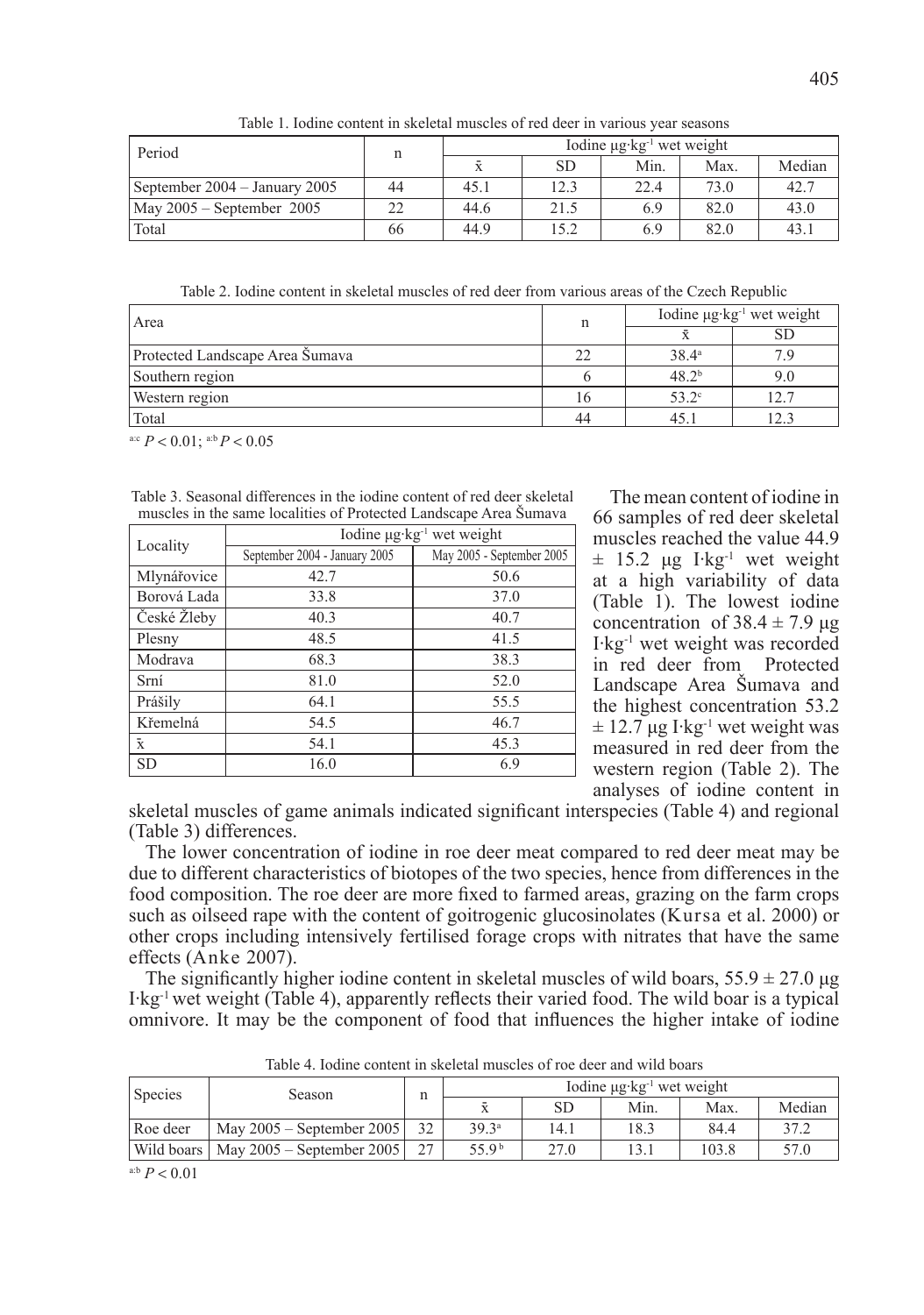(Anke 2007). The meat of wild boars contains 100% more iodine than the identical muscle of slaughter pigs as reported by Herzig et al. (2005).

Based on the anamnestic data acquired from hunting grounds and localities of sample collections, it is possible that the composition of additional food was enriched also with concentrates. The variety of supplied food indicates possible intake of iodine by game animals from these sources and more or less eliminates the direct dependence of game animals on the plant food of local origin. The mineral component of additional food was mostly rock salt and licks for game animals or vitamin and mineral supplements with trace elements including iodine were reported irregularly. Nevertheless, the limit low values of iodine in the milk of dairy cows have been recorded in these localities previously (Kursa et al. 1997).

The mean content of selenium  $(36.9 \pm 16.6 \,\mu g \,\text{kg}^{-1})$  in roe deer muscles (Table 5) exceeded the Se content in the meat of red deer (16.2  $\pm$  8.4 μg kg<sup>-1</sup>) as well as that of wild boar (27.6)  $\pm$  19.8 μg Se·kg<sup>-1</sup>). Similarly as iodine, the lowest mean content of selenium was measured in the meat of red deer in the localities of Protected Landscape Area Šumava (13.6 μg  $\text{Se-kg-1}$ . The results of selenium monitoring in game animals are comparable with the low values determined in muscles of cattle in these localities by the same chemical method by Pavlata et al. (2001). These low selenium values indicate selenium deficiency in clinical form in cattle and sheep in Šumava localities where selenium concentration was also low in the plants (Kursa and Kroupová 1975).

| Period     | n  | Iodine $\mu$ g·kg <sup>-1</sup> wet weight |      |      |      |        |  |
|------------|----|--------------------------------------------|------|------|------|--------|--|
|            |    |                                            | SD   | Min. | Max. | Median |  |
| Red deer   | 22 | $16.2^{\circ}$                             | 8.4  | 7.6  | 38.8 | 12.8   |  |
| Roe deer   |    | 36.9 <sup>b</sup>                          | 16.6 | 13.6 | 83.3 | 34.3   |  |
| Wild boars | 27 | $27.6^\circ$                               | 19.8 | 3.9  | 72.6 | 21.0   |  |

Table 5. Selenium content in skeletal muscles of game animals

a:b  $P < 0.01$ , a:c, b:c,  $P < 0.05$ 

In conclusion, our study brings new data on iodine and selenium contents in the muscle of 144 game animals from the territory of the western, central and southern regions of the Czech Republic. Central Europe is a territory with low iodine contents in the soil and water, with accidental intake of both trace elements from mineral feeding and mixtures. These results indicate the deficieny risk of iodine and selenium in these regions of Czech Republic.

## **Obsah jódu a selenu v kosterní svalovině jelení** *(Cervus elaphus)***, srnčí (***Capreolus capreolus***) a černé** *(Sus scrofa***) zvěře v České republice**

Studie se zabývá zhodnocením obsahu jódu a selenu v kosterní svalovině lovné zvěře žijící v oblastech s nízkým obsahem jódu a selenu v půdě a vodě. Zvířata pocházela z honiteb v západočeském a jihočeském regionu a z Chráněné krajinné oblasti Šumava. Obsah jódu byl stanoven v kosterní svalovině musculus gracilis u 66 jelenů (*Cervus elaphus*), 32 srnců *(Capreolus capreolus*) a 27 divokých prasat (*Sus scrofa*). Ve svalovině jelenů byl zjištěn průměrný obsah jódu 44,9 ± 15,2 μg I·kg<sup>-1</sup> s rozpětím od 6,9 do 82,0 μg I·kg<sup>-1</sup>. Nižší koncentrace jódu v srnčím mase s průměrem  $39.3 \pm 14.1$  µg I·kg<sup>-1</sup> a rozpětím od 18,3 do 84,4 μg I·kg-1 může souviset s rozdílnými biotopy a odlišným složením potravy. Průměrná koncentrace jódu v kosterní svalovině divokých prasat byla  $55.9 \pm 27.0 \,\mu g \cdot kg^{-1}$ .

Obsah selenu byl stanoven v kosterní svalovině 22 jelenů (16,2  $\pm$  8,4 µg Se·kg<sup>-1</sup>), 51 srnců  $(36.9 \pm 16.6 \text{ µg} \text{ Se} \cdot \text{kg}^{-1})$  a 27 divokých prasat. $(27.6 \pm 19.8 \text{ µg} \text{ Se} \cdot \text{kg}^{-1})$ . U všech tři druhů zvěře byl zjištěn nízký obsah selenu a jeho vysoká variabilita s minimem